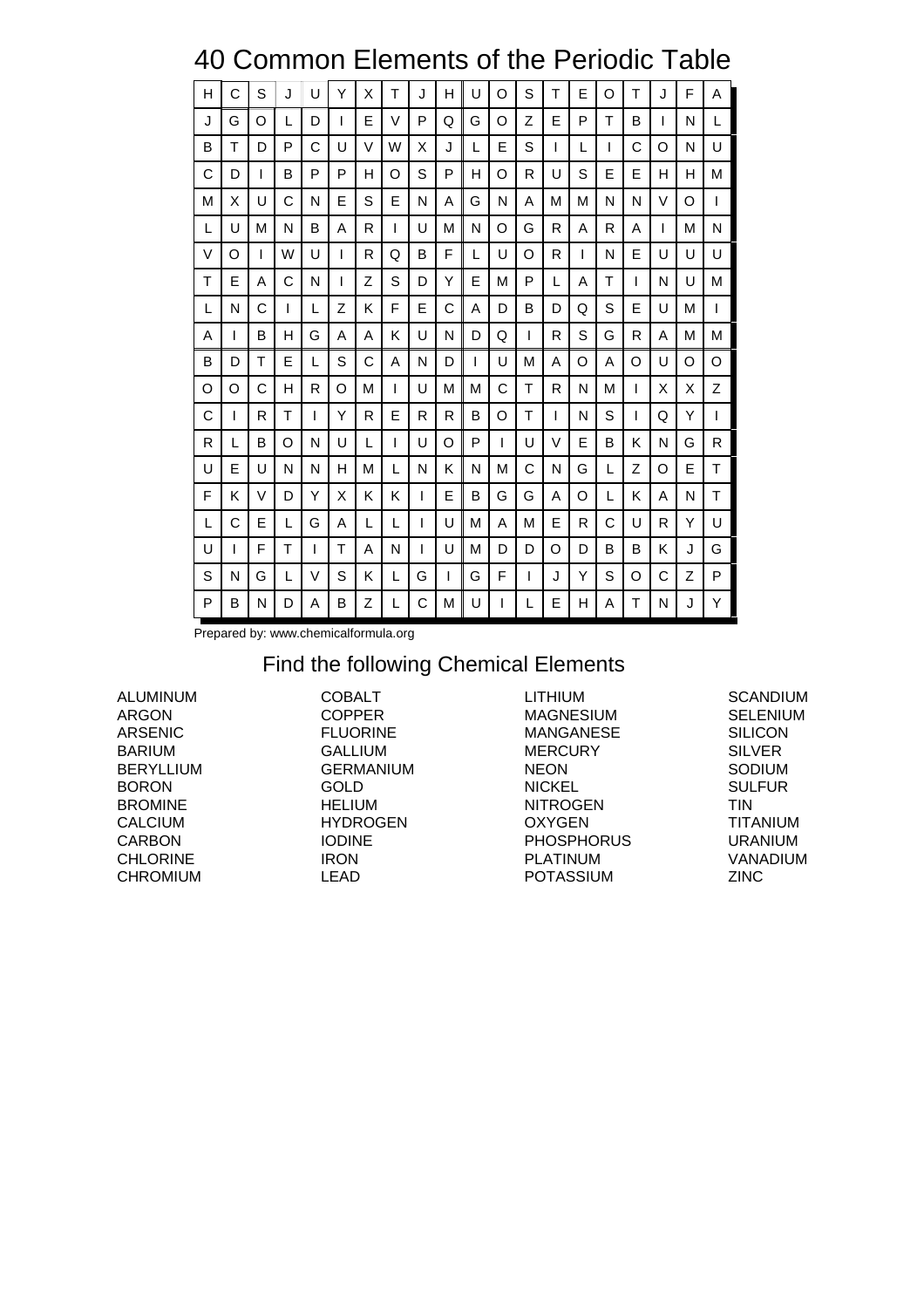## 40 Common Elements of the Periodic Table - Solution

|    | a   | b | C                 | d | e  | f   | g | h |   |    | k |    | m | n      | о  | р | q | r | s  | t |
|----|-----|---|-------------------|---|----|-----|---|---|---|----|---|----|---|--------|----|---|---|---|----|---|
| 1  | н   | O | s                 | J | U  | Υ   | X | т | J | н  | U | O  | 0 | т      | E  | O | ው | J | F  | Α |
| 2  | J   | G |                   |   | ο  | L   | Е | V | P | Q  | G | O  | z | 4      | P  | Т | В |   | Ø  |   |
| 3  | B   | т | Г                 | Ď | Ć  | U   | V | W | X | J  | L | 4  | ଟ |        |    |   |   |   | ₩  |   |
| 4  | C   | D | I                 | B | 4  | P   | Ħ | ◯ | ਤ | Р  | Ħ | ⊓  | R |        | ৪  | P |   | н | н  | M |
| 5  | ⋫   | X |                   | C | N  | Θ   | 5 | F | Ν | Α  | G | N  | Α | ₩      | М  | Q | N | Ω | O  |   |
| 6  | L   |   | М                 | N | e. | Ø   | R |   | Π | M  | и | Π  | G | R      | ↭  | R |   |   | м  |   |
| 7  | V   | O |                   | W | U  | I   | Ŕ | Q | B | Đ  | ◫ | П  | Ω | R      |    | ₩ | e |   |    |   |
| 8  | ወ   | Θ | Α                 |   | ₦  |     | Ø | Ś | D | Υ  | E | M  | e |        |    |   |   | ন |    | v |
| 9  |     |   | o                 | ı |    | Z   | Κ | F | 4 | C  | A | D  | e |        | Q  |   |   |   | М  | I |
| 10 | А   |   | $\mathbf{\Theta}$ | Η | G  | A   | A | Κ | U | W  | b | Q  |   |        |    |   |   | A | ۸Ù | M |
| 11 | e   | ┘ |                   | 4 |    | ଟ୍ଟ | л | A | ₦ | n  |   | ΠJ | Μ |        |    |   | O |   | р  | O |
| 12 | П   |   | σ                 | 仓 |    |     | М | ক | Π | M  | M | Ò  |   |        |    | W |   | X |    | Z |
| 13 | b   | ₩ | Ŕ                 | т |    |     | Ŕ | E | Ŕ | R  | B |    |   |        | Ø  |   |   | Q | Y  | I |
| 14 | ্বি | മ | в                 | n | N  | 11  |   |   | U | ∩  | é |    |   | $\vee$ | É  | B | Κ | N | G  | R |
| 15 |     | ₽ | Ū                 | N | ø  | H   | N |   | Ņ | Κ  | Ŏ | ró | O |        | G  | L | Z | O | è  | Т |
| 16 | F   |   |                   | D | Y  | X   | Κ | K |   | ð  | B | G  |   | A      |    | L | Κ | A | A  | Т |
| 17 |     | 2 | E                 |   | G  | Α   |   |   |   | J٦ | M |    | Μ | F      | R  |   | П | R | ₩  | U |
| 18 |     | I | F                 | Φ |    |     | Α | N |   | п  | ₩ | D  | D | O      |    | B | B | κ | J  | G |
| 19 | b   | И | G                 | L | V  | Ò   | Κ | L | G | I  | G | F  | I | J      | lY | S |   | С | Z  | P |
| 20 | P   | в | N                 | D | Α  | B   | Z | L | C | М  |   |    |   |        | U  | Α | Т | ø | J  | Υ |

Prepared by: www.chemicalformula.org

ALUMINUM ARGON ARSENIC BARIUM BERYLLIUM BORON BROMINE CALCIUM CARBON CHLORINE CHROMIUM

COBALT COPPER FLUORINE GALLIUM GERMANIUM GOLD HELIUM HYDROGEN IODINE IRON LEAD

LITHIUM MAGNESIUM MANGANESE MERCURY NEON NICKEL NITROGEN **OXYGEN** PHOSPHORUS PLATINUM POTASSIUM

**SCANDIUM** SELENIUM SILICON SILVER SODIUM SULFUR TIN TITANIUM URANIUM VANADIUM ZINC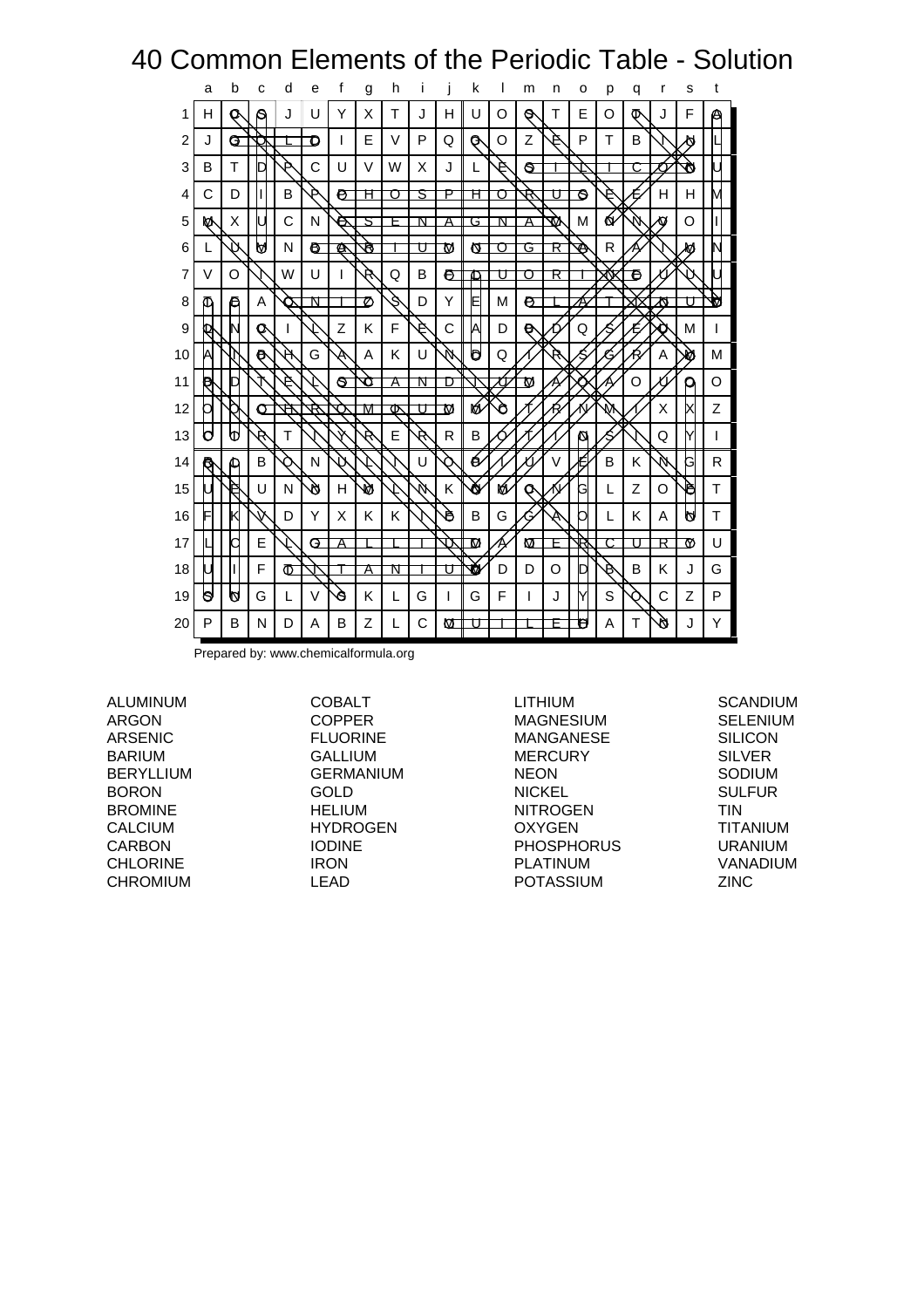## 40 Common Elements of the Periodic Table

| N | Y | Y | U | Q | S | B | E | М | М | W | Q | W | U | L | W | W | L | N | N |
|---|---|---|---|---|---|---|---|---|---|---|---|---|---|---|---|---|---|---|---|
| U | М | М | X | O | J | A | G | N | U | D | A | M | т | R | т | N | Q | Е | C |
| S | S | Z | D | A | Z | Z | R | O | I | н | E | U | U | O | М | Α | м | V | Z |
| М | U | I | R | A | B | C | O | L | L | R | Z | I | R | N | Z | J | U | Υ | U |
| L | U | L | L | M | E | Q | X | V | E | D | O | L | Y | J | L | М | L | N | P |
| М | A | R | F | L | E | G | Y | A | н | N | L | L | Τ | O | A | т | N | C | Τ |
| D | E | E | C | U | C | Z | G | N | J | G | L | Y | н | G | S | P | A | A | E |
| Υ | N | P | Z | X | R | O | E | A | Κ | S | N | R | N | C | A | D | R | L | R |
| Υ | J | P | Κ | S | C | A | N | D | Ш | U | М | E | O | L | N | U | U | C | P |
| U | в | O | R | O | N | I | Τ | L | М | M | S | в | G | U | C | N | A | I | P |
| C | E | C | H | R | O | M | I | U | М | L | Q | P | N | O | L | Κ | G | U | S |
| S | Τ | L | т | A | N | I | U | М | U | U | н | G | Y | O | R | F | E | М | в |
| P | в | O | N | O | L | J | J | М | L | O | N | Y | Z | Q | B | т | E | L | R |
| R | C | T | J | W | М | М | Κ | B | S | R | R | L | D | G | D | R | L | I | T |
| W | E | X | М | Q | U | С | R | P | S | E | N | P | М | R | С | S | Α | N | O |
| R | D | V | J | B | C | O | н | L | Α | C | N | V | O | U | O | D | S | C | N |
| Y | O | н | L | С | M | O | Q | Κ | т | F | D | L | R | L | L | G | O | O | N |
| O | M | Е | R | L | R | A | R | G | O | N | т | Y | D | G | N | A | Е | М | S |
| L | Α | M | N | U | S | κ | A | R | P | т | L | A | в | O | C | N | Y | N | Q |
| D | R | Е | S | E | Ν | Α | G | N | Α | M | U | I | н | Τ | I | L | S | С | Q |

Prepared by: www.chemicalformula.org

### Find the Elements in the Puzzle from their Chemical Symbols

|  |  | Ag Ba Ca Cu He K Na O Sc Ti |  |  |
|--|--|-----------------------------|--|--|
|  |  | AI Be CI C Hg Li Ne Pb Si U |  |  |
|  |  | Ar Br Co Fe H Mg Ni Pt Sn V |  |  |
|  |  | Au B Cr F I Mn N P S Zn     |  |  |